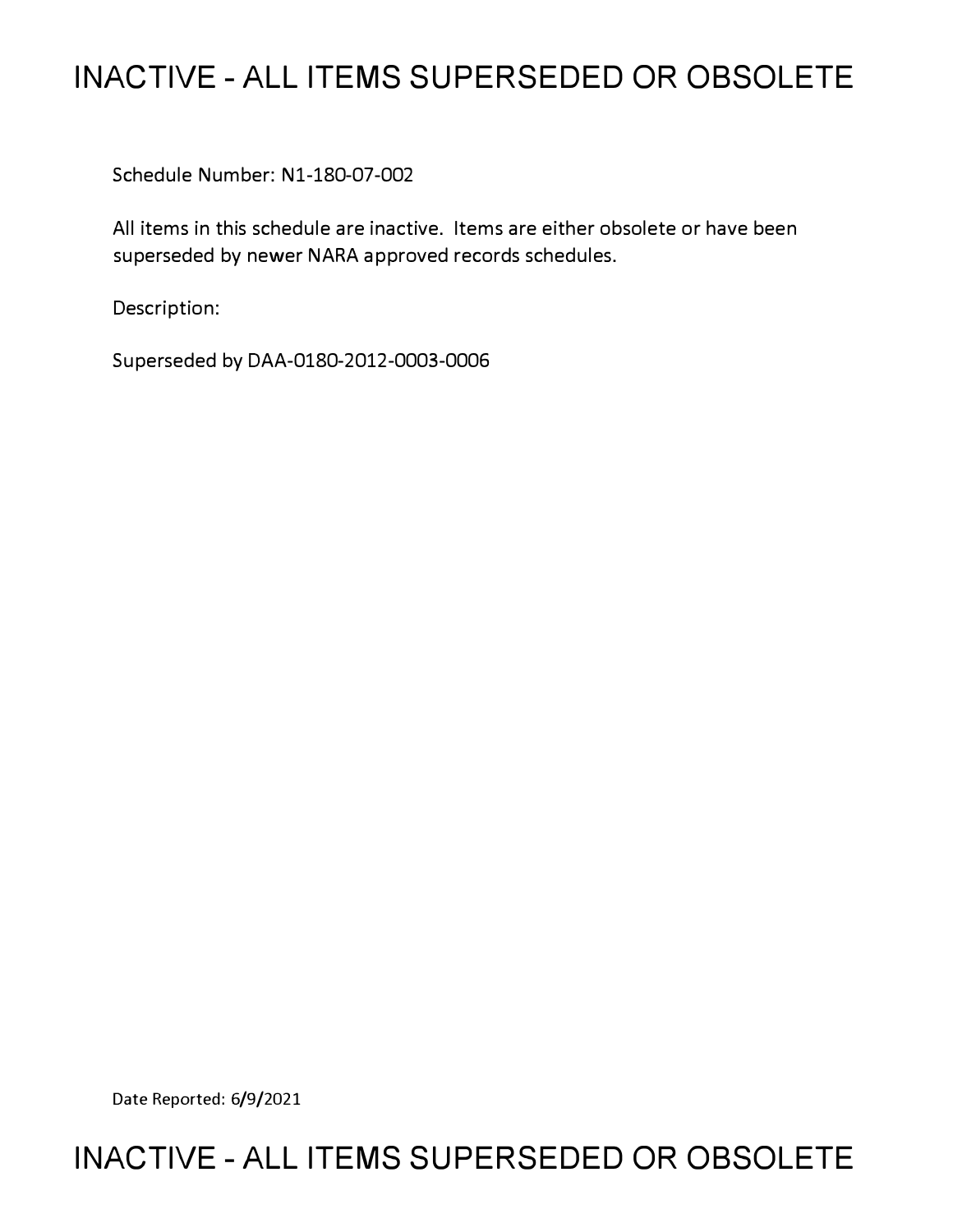| <b>REQUEST FOR RECORDS DISPOSITION AUTHORITY</b>                                                   |                                                                                                                                                                                                                                                                                                                                                                                                                                                                                                     |                                                         | <b>JOB NUMBER</b><br>N1-180-07-2                                                                                                                                                                                      |                                                   |
|----------------------------------------------------------------------------------------------------|-----------------------------------------------------------------------------------------------------------------------------------------------------------------------------------------------------------------------------------------------------------------------------------------------------------------------------------------------------------------------------------------------------------------------------------------------------------------------------------------------------|---------------------------------------------------------|-----------------------------------------------------------------------------------------------------------------------------------------------------------------------------------------------------------------------|---------------------------------------------------|
| To:<br>NATIONAL ARCHIVES & RECORDS ADMINISTRATION<br>8601 ADELPHI ROAD COLLEGE PARK, MD 20740-6001 |                                                                                                                                                                                                                                                                                                                                                                                                                                                                                                     |                                                         | Date received                                                                                                                                                                                                         |                                                   |
| FROM (Agency or establishment)<br>1.<br><b>Commodity Futures Trading Commission (CFTC)</b>         |                                                                                                                                                                                                                                                                                                                                                                                                                                                                                                     |                                                         |                                                                                                                                                                                                                       |                                                   |
| <b>MAJOR SUBDIVISION</b><br>1.<br><b>Division of Enforcement</b>                                   |                                                                                                                                                                                                                                                                                                                                                                                                                                                                                                     |                                                         | In accordance with the provisions of 44 U.S.C. 3303a, the<br>disposition request, including amendments, is approved<br>except for items that may be marked "disposition not<br>approved" or "withdrawn" in column 10. |                                                   |
| <b>MINOR SUBDIVISION</b><br>2.                                                                     |                                                                                                                                                                                                                                                                                                                                                                                                                                                                                                     |                                                         |                                                                                                                                                                                                                       |                                                   |
| 3. NAME OF PERSON WITH WHOM TO<br><b>CONFER</b><br><b>Hilary Schultz</b>                           |                                                                                                                                                                                                                                                                                                                                                                                                                                                                                                     | <b>TELEPHONE</b><br>4.<br><b>NUMBER</b><br>202-418-5219 | <b>DATE</b><br>سوا دا                                                                                                                                                                                                 | <b>ARCHIVIST OF THE UNITED STATES</b><br>Mln Dant |
|                                                                                                    | 5. AGENCY CERTIFICATION<br>I hereby certify that I am authorized to act for this agency in matters pertaining to the disposition of its records and that the<br>records proposed for disposal on the attached 1 page(s) are not needed now for the business for this agency or will not be needed<br>after the retention periods specified; and that written concurrence from the General Accounting Office, under the provisions of<br>Title 8 of the GAO Manual for Guidance of Federal Agencies, |                                                         |                                                                                                                                                                                                                       |                                                   |
|                                                                                                    | $\boxtimes$ is not required                                                                                                                                                                                                                                                                                                                                                                                                                                                                         | $\Box$ is attached; or                                  | $\Box$ has been requested.                                                                                                                                                                                            |                                                   |
| SIGNATURE OF AGENCY RERRESENTATIVE<br><b>DATE</b><br>8.20.07                                       |                                                                                                                                                                                                                                                                                                                                                                                                                                                                                                     |                                                         | <b>TITLE</b><br>Soucre                                                                                                                                                                                                |                                                   |
| 7. ITEM NO.                                                                                        |                                                                                                                                                                                                                                                                                                                                                                                                                                                                                                     | 8. DESCRIPTION OF TEM AND PROPOSED DISPOSITION          | 9. GRS OR<br><b>SUPERSEDED JOB</b><br><b>CITATION</b>                                                                                                                                                                 | <b>10. ACTION TAKEN</b><br>(NARA USE ONLY)        |
|                                                                                                    |                                                                                                                                                                                                                                                                                                                                                                                                                                                                                                     | (SEE ATTACHED)                                          |                                                                                                                                                                                                                       |                                                   |
|                                                                                                    |                                                                                                                                                                                                                                                                                                                                                                                                                                                                                                     |                                                         |                                                                                                                                                                                                                       |                                                   |
| 10/                                                                                                | $e_{\text{opt}}$ is s<br>9/07                                                                                                                                                                                                                                                                                                                                                                                                                                                                       | PREVIOUS EDITION NOT                                    | $m\alpha$                                                                                                                                                                                                             | STANDARD FORM 115 (REV. 3-91)                     |